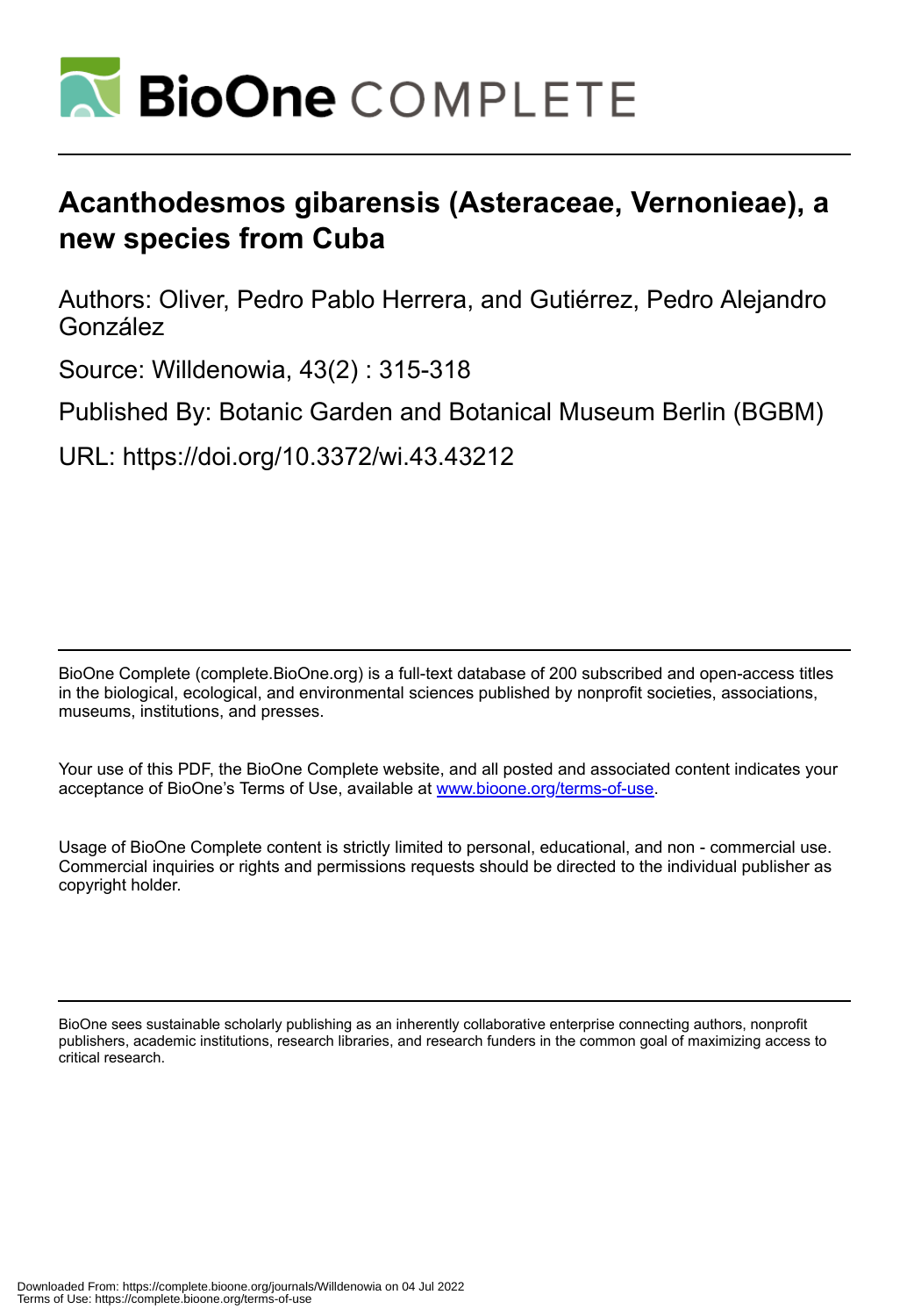Novitiae florae cubensis No. 42

### PEDRO PABLO HERRERA OLIVER<sup>1\*</sup> & PEDRO ALEJANDRO GONZÁLEZ GUTIÉRREZ<sup>2</sup>

## *Acanthodesmos gibarensis* **(***Asteraceae***,** *Vernonieae***), a new species from Cuba**

#### **Abstract**

Herrera Oliver P. P. & González Gutiérrez P. A.: *Acanthodesmos gibarensis* (*Asteraceae*, *Vernonieae*), a new species from Cuba [Novitiae florae cubensis 42]. – Willdenowia 43: 315–318. December 2013. – ISSN 0511-9618; © 2013 BGBM Berlin-Dahlem.

Stable URL: http://dx.doi.org/10.3372/wi.43.43212

*Acanthodesmos gibarensis* (*Asteraceae*, *Vernonieae*), a new species, is described from Cuba. The genus *Acanthodesmos* was previously considered monotypic and restricted to Jamaica. A key to the species of *Acanthodesmos* is given.

Additional key words: critically endangered, endemic, taxonomy, *Acanthodesmos distichus*, *Compositae*, Jamaica, West Indies, identification key

*Acanthodesmos gibarensis* P. Herrera & P. A. González, **sp. nov.** – Fig. 1, 2.

Holotype: Cuba, province of Holguín, municipio Gibara, suburbs of Gibara, between Centro de Higiene and Cuadro de Pelota, in secondary scrub, 30 Nov 2011, small colony of  $\pm$  200 specimens, growing on limestone near the sea, *P. A. González 1111-1*3 *HFC 87237* (HAC; isotype: HAJB).

*Diagnosis* — Ab specie jamaicensi (*Acanthodesmo disticho* C. D. Adams & duQuesnay) caulibus 5-plo minoribus, foliis 2–3-plo minoribus, apice foliorum rotundo cuspidatoque et acheniis 2-plo majoribus bene differt.

*Description* — *Woody herbs or undershrubs*. *Stems* arising from a short caudex and a rosette or tuft of basal leaves, trailing, filiform,  $12-20$  cm long,  $1(-3)$  mm or less in diam., woody, rigid, white tomentose, glabrescent with age. *Basal leaf blade* lanceolate, 3.5–5 × 0.9–1.2 cm, lower surface white tomentose, upper surface glabrous and densely glandular, margin denticulate. *Stem leaves* distichous; *petiole* absent or 1–5 mm long, flattened when present; *leaf blade* oblong or oblong-lanceolate,  $2-4(-5) \times 0.6-1.2(-2)$  cm, usually somewhat narrower at middle, pinnately veined but  $\pm$  palmately veined at base, veins 9–12 pairs, whitish or pale green in sharp contrast with dark green upper surface of blade, angle between veins and midrib  $\pm$  60 $\degree$ , lower surface of blade white tomentose, with glands not or hardly visible, upper surface glabrous and densely glandular, base rounded or slightly cordate, very inequilateral, margin glandular denticulate, teeth quite stiff but not pungent, blade apex very obtuse or rounded or even truncate and usually shortly cuspidate due to an apical glandular tooth or mucro. *Rudimentary or aborted capitula* present as small groups of spine-tipped bracts adjacent to or rarely opposed to leaves. *Capitula* mostly axillary or subaxillary, rarely leaf-opposed, always solitary, campanulate, campanulate-globose or narrowly campanulate, less than 1 cm long (excluding spines), 1–2 cm in diam.; *bracts* in 3 or 4 series, elliptic or widely elliptic, 10–12 mm long, 2–4 mm wide at base, white woolly but becom-

<sup>1</sup> Centro Nacional de Biodiversidad, Instituto de Ecología y Sistemática, Calzada de Varona km 3.5, La Habana, Cuba; \*e-mail: pherrera@ecologia.cu (author for correspondence).

<sup>2</sup> Centro de Investigaciones y Servicios Ambientales y Tecnológicos de Holguín (CISAT). CITMA-Holguín. Calle 18 sn, entre 1ª y Maceo, El Llano, Holguín 80 100, Cuba; e-mail: pagg@cisat.cu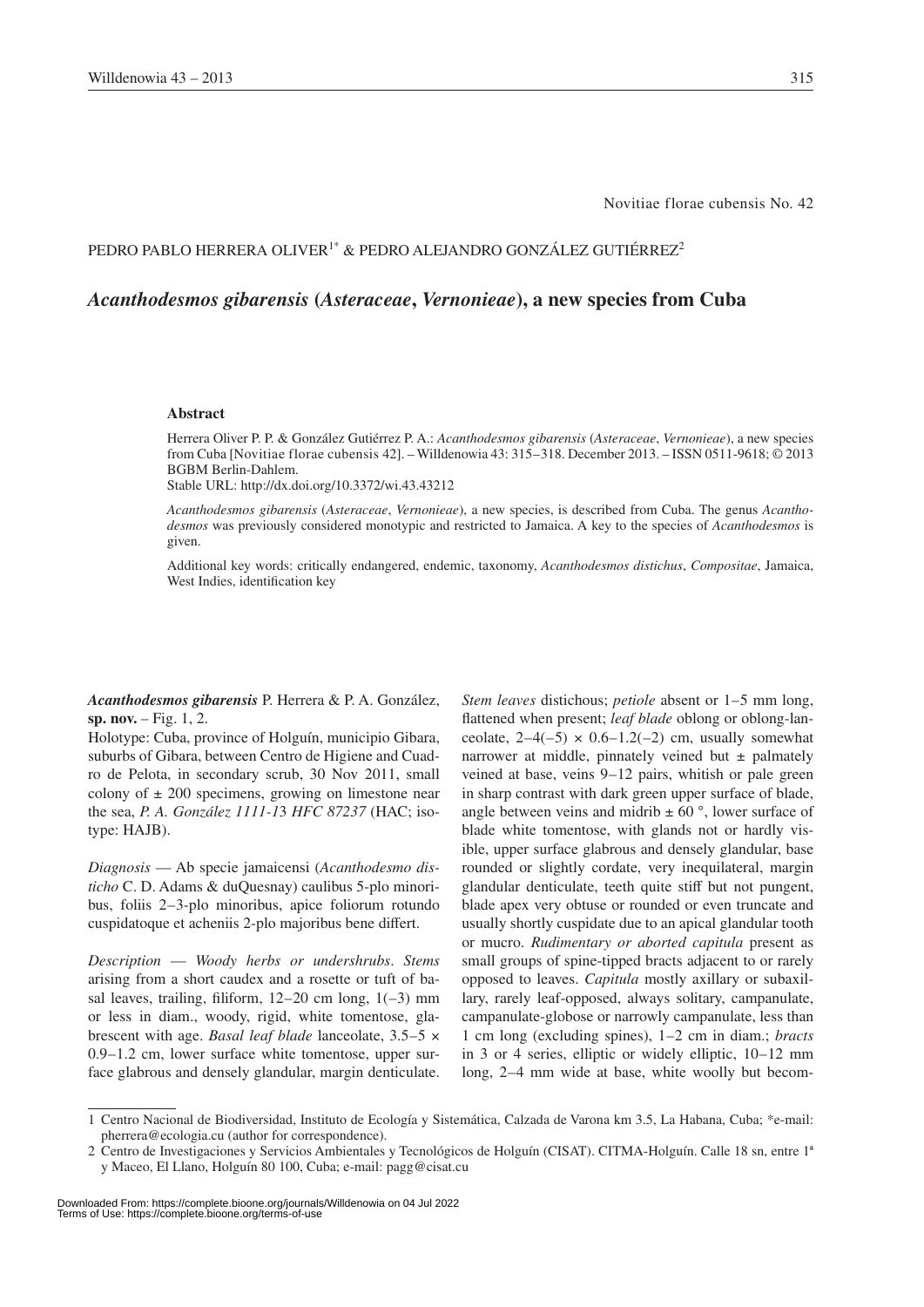

Fig. 1. *Acanthodesmos gibarensis* at the type locality – A: flowering shoot, November 2011; B: shoot with with mature capitulum, April 2013. – Photographs by Pedro Alejandro González Gutiérrez.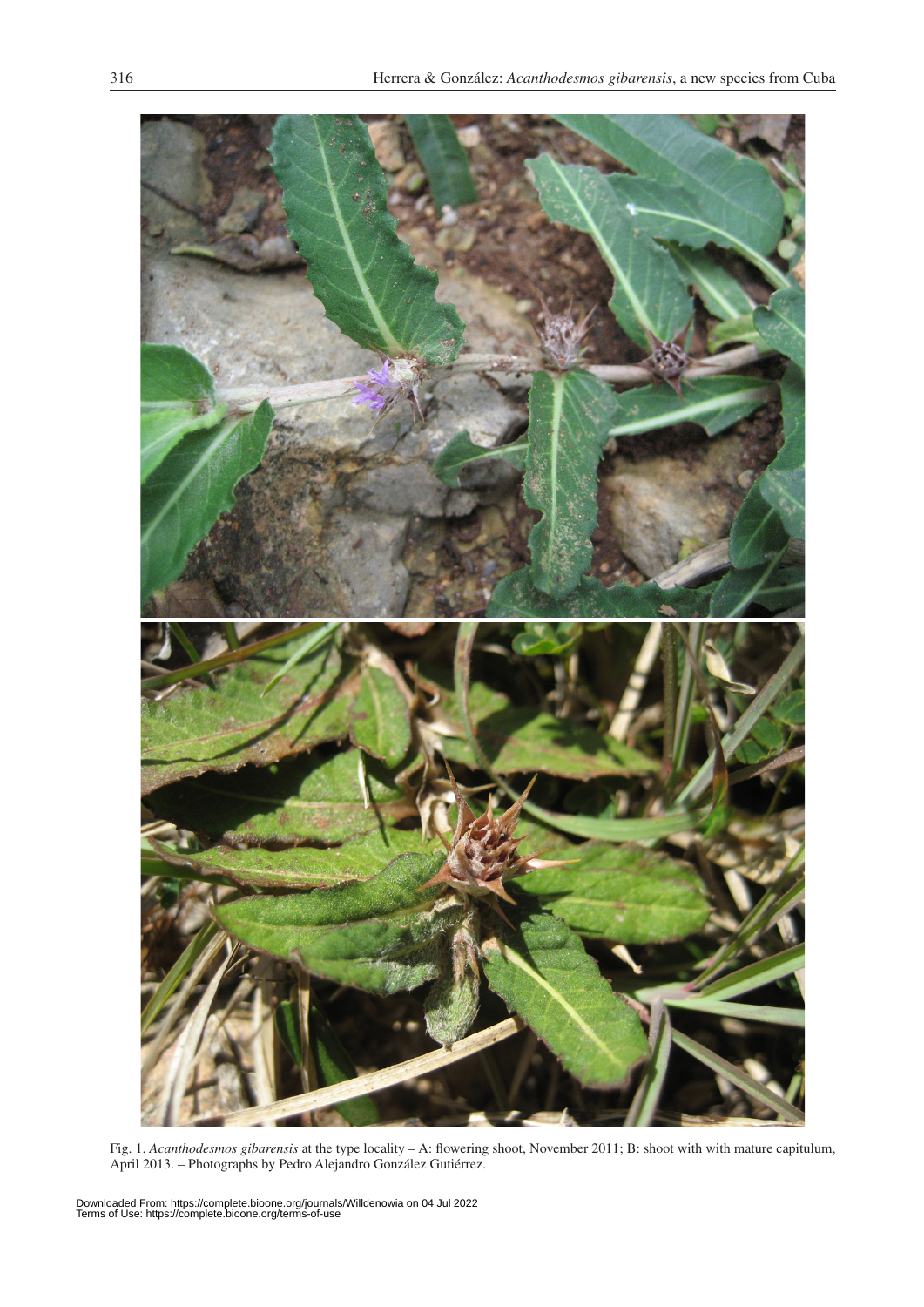

Fig. 2. *Acanthodesmos gibarensis* – A: plant with roots (drawn in solid black), shoots, leaves, capitula and remains of old capitula (on the longest shoot); B: mature capitulum; C: involucral bract; D: achene. – Drawing made from the holotype by Pedro Alejandro González Gutiérrez.

ing glabrescent with age, spine-tipped, spines usually as long as bracts; *paleae* similar to inner bracts but narrower and shorter; *corolla* violet or mauve, 5-merous. *Achenes*  $2.8-3.2 \times 1-1.5$  mm, obovate or obconical,  $(9 \text{ or } 10)$  (or 11)-ribbed; *pappus scales* much shorter than achene, c. as many as ribs, usually 10, unequal.

*Phenology* — Flowering and fruiting in the dry season (November to May), with a peak in December to February.

*Distribution* — *Acanthodesmos gibarensis* is rare and local in Gibara, NE Cuba (Fig. 3). (The Jamaican species, *A. distichus*, is also rare and local.)

*Ecology* — *Acanthodesmos gibarensis* thrives in the suburbs of the city of Gibara, specifically in a place comprising c. 10 000 m² on white, soft limestone (known as cocó in Cuba) with scarcely developed soil and covered by secondary vegetation, near the sea, between the Oficina de Epidemiología and the baseball stadium. Some